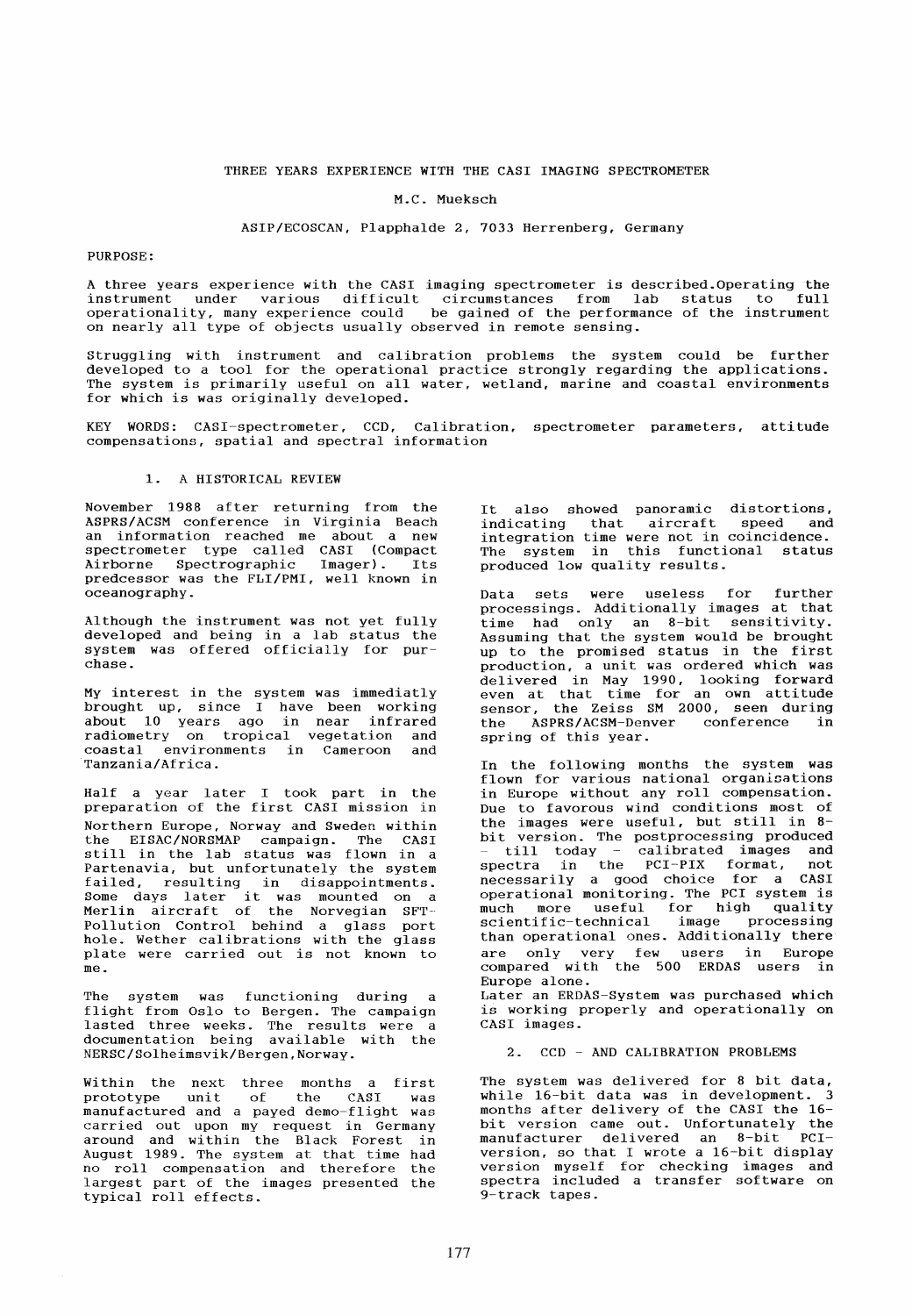Because the manufacturer previously delivered small amounts of demo data to an english user this user claimed further CASI monitorings also on 9-track tapes, disregarding that for a normal CASI mission it is absolutely uneconomical to produce 9-track tapes. It was not possible to convince this user, but he saw the increasing amount of 9-track tapes arriving. Format problems prohibited a quick and an effective data recording and evaluation.

CASI was called back for checks by the manufacturer 2 months after delivery in July 1990. Havy spikes in the data were detected and calibration problems occured.

A further mission in Europe was planned by the EC/JRC, Ispra some days after the check in Canada. The instrument came back, the mission carried out, but the data still showed spikes, even worser than before. The instrument went back to Canada again and was returned and certified to be function in August 1990.

Missions continued in Netherlands and<br>Sweden, End of 1990 all data of the Sweden. End of 1990 all data of missions had been calibrated and evaluations brought out that spikes in the data had not been disappeared, even being stronger and much more unreliable.

The system was sent to the manufacturer back and finally frost was detected on<br>the CCD, while powering up the the CCD, while powering up instrument. The reason was that through a small hole water vapour was intruding and frost was forming on the CCD in an uncontrollable way during the cooling phase. It turned out that the hole was a manufacturing error. The hole was not closed, but the maximum cooling temperature lowered down under the temperature where frost begins to form on the CCD. Insisting on intensive tests the system was delivered back in June 199, certifying that no spike was further developing. The manufacturer took the chance to test his methods intensively on my instrument to prevent further problems with instruments for other customers. I had to sacrifice several missions during these repairs and tests, while the manufacturer insisted on full payments without any reductions. So my CASI was the test instrument for all other CASI<br>owners. The instrument was functioning from this time on.

### THE RELATIONSHIP BETWEEN NUMBER OF BANDS, GROUND RESOLUTION, INTEGRATION TIME, AIRCRAFT SPEED AND APERTURE

The most critical parameters for operating a CASI is the spatial resolution, the number of bands, the integration time and the aircraft (ground) speed. From these 4 parameters the data quality is mainly depending, assuming the instrument is working correct.

Higher resolution wi th increased number of bands requires a longer integration time and a lower aircraft speed. All aircrafts used - all together 7 different types had their minimum speed at 90 knots whieh even varies for different altitudes and temperatures. The speed strongly depends of the wind to gain an appropriate ground speed eoming near to the required ground speed.

Because of the limitation of aircraft speeds the required speed for more than 8 bands and less than 2 m resolution is never reached. Consequently most images never reached. Consequently most images<br>are underscanned and this means data loss.

The data loss is much more serious than the roll problem, because smaller objects may not even appear on the images although they are larger than the ground resolution.

The only way out of this, is to reduce the number of channels. Many experiments showed that with a number of 5 ehannels, a resolution of 2 m which is an altitude of approx. 5000 feet and a speed of 100 knots, sufficient full images ean be gained.

It is logical that an overscan is even better and much more secure with the disadvantage of splitting the bandset into several subsets in ease of large amounts of bands required, flying each subset conseeutively.

This again limits the object or area size be flown, because aireraft hours are boosted up.

The CASI-spectral mode which produces 288<br>channels on one pixel of 39 on one scan line with dark spacings in between of  $4,8$ or 12 pixels has a fixed integration time of 204 milliseeonds.

According to the parameter relationship the required aireraft speed to gain eonsecutive spectra without any gaps in<br>between should lie around 50 knots and less in an appropriate altitude.

This speed eannot be performed by any eonventional aireraft and only by a helieopter. The seans remains sampIes with gaps in between. But helicopter flight of CASI may be prohibited, because of high vibrations eompensated by a special very expensive platform.

To find an eeonomie relationship between these parameters, the aireraft flight hours and area size to be recorded, regarding outer circumstances such as<br>illuminations, reflections, shadings and illuminations, reflections, shadings and<br>weather conditions, is very difficult with the CASI.

The instrument cannot be economically operated in the present functional status of those 4 parameters and eonsequently the eurrent costs are very high for the eustomers to reeover the costs of purehase.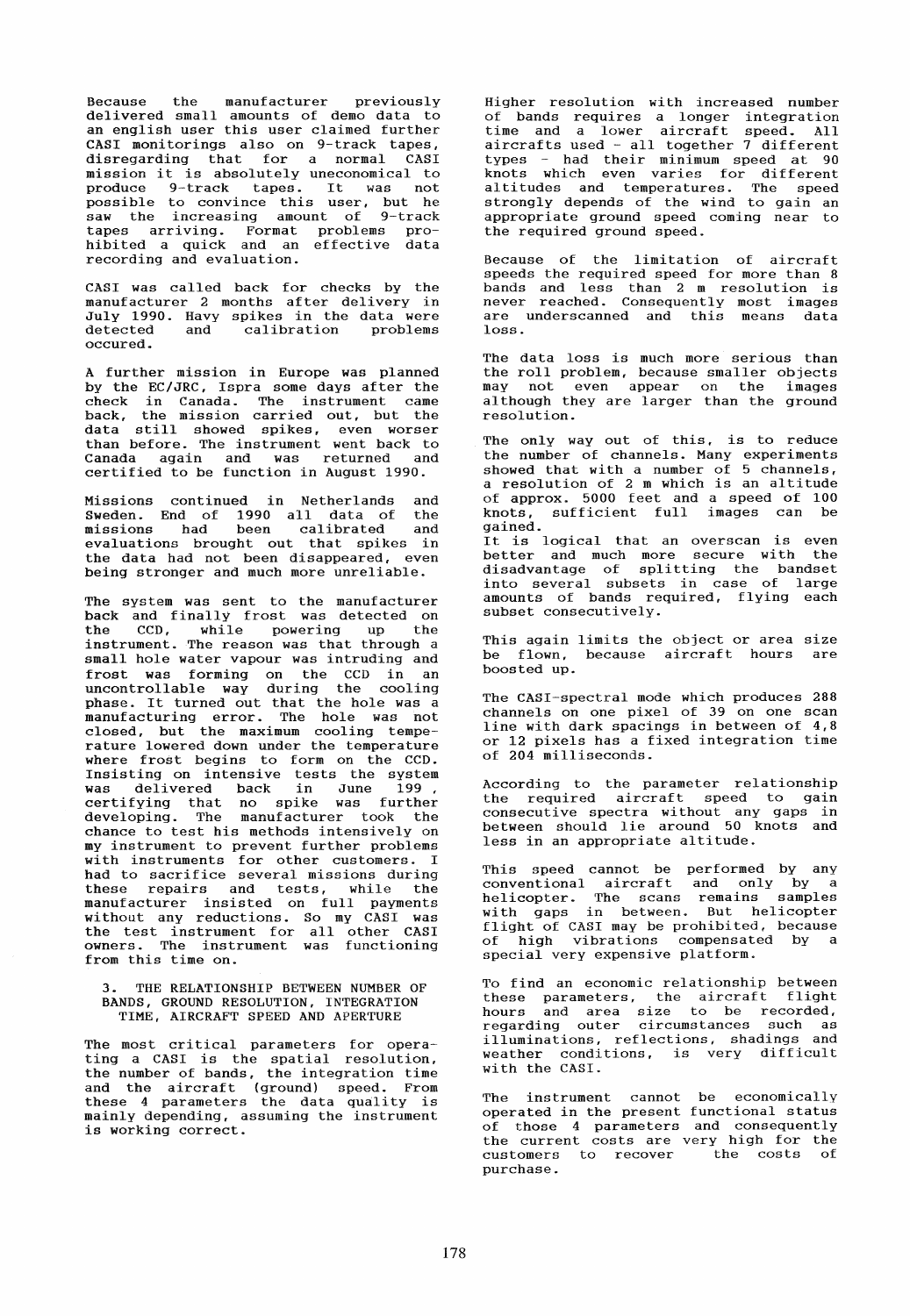Therefore CASI caused a drastic reduction of personel in my office in 1991, so that I am operating the CASI alone without any overheads now and this is economical, also for the customer.

A proper planned organisation does not need any further personel for operating the CASI and postprocessing the data as my experience shows.

It should be mentioned that the iris<br>setting at the CASI objective is very setting at the CASI objective is very<br>important. Flying water and land with the important. Flying water and land with the same aperture will degrade the spectral resolution either of one of the targets. Therefore water needs a larger iris aperture than land.

Changing the aperture is only possible in taking the CASI camera head out of the platform. A motor driven iris is causing noises on the CCD in the present CASI status as experiences showed.

### 4. REAL TIME ATTITUDE COMPENSATION VERSUS POSTPROCESSING ATTITUDE COMPENSATION

Many 8-bit conventional scanners have postprocessing roll corrections and with postprocessing form corrections and wrent or influence on the oblique directions was emerging. look

This is different for a 16-bit system. In a postprocessed roll correction the geometrie location of the shifted scan line can be adjusted back to the nadir point by the recorded roll angle. This is a very simple operation and need a gyro, a digitizer or controller together with a software.

Such a geometrie operation does not regard the pixel grey value information of the oblique situation. It only shifts the position of the pixel. A possible remedy is a nadir corrected grey value of the pixel. Such operations are known but remain approximation. Manipulations of this kind should be avoided. Presently the CASI can be equipped with such a<br>postprocessing roll correction by the manufacturer.

To illustrate the effect of postprocessed roll correction at some examples: Assuming a typical agricultural row<br>pattern such as maize to be scanned pattern such as maize to be scanned<br>obliquely. How can the shadow difference between the oblique pixel and the nadir restored pixel be fully gained ?

Or, asuming even thinned out forest stands with long shadows, the situation is going to be worser if stress and damage should be investigated. This additionally overlayed by underscans will cause spectrally and spatially very low resolution data even in spreading them to a 16-bit scale.

The only way out of this serious problem is a real time attitude platform which avoids obliqueness . The across track<br>projective distortion from the optics is the only remaining deviation to be corrected in geometrie processings. The Zeiss SM 2000 was investigated for this purpose.

A short calculation based on my experience with the roll effects gave that this equipment would help to overcome the problem. In deed many missions showed that roll is reduced in 95 %. A rest of 5 % is due to havier rolls trespassing the platform rolls trespassing<br>tolerances.

It has to be mentioned that a good compensation also depends of the aircraft used and the pilot who has to keep the altitude, low attitude angles, less movements of the aircraft and a constant and correct aircraft speed.

It should not be forgotten that in each instant of a few milli-seconds the aircraft must have the correct position while in aerial photography this white in defial photography chips<br>condition occurs may be all 5 to 20 seconds when a photo is exposed. In CASI operations the rule for primary data aquisi tion is also valid that data must be recorded directely without any filter in between or as less filters as possible keeping data free of any manipulation.

5. SPECTRAL OR SPATIAL INFORMATION

Satellite imagery users are spoiled in geometrically corrected images. We have to remember that a satellite platform is not affected by any weather conditions, thus being stable. This is different for airborne scanners especially if large scale maps are required.

The question remains wether a high resolution imaging spectrometer shall also deliver high spatial informations for which it is not designed. The CASIscale ranges upward from  $1:10$  000 and any attempt to rectify an image on a larger scale than this causing difficulties in respect of rest distortions from the inertia of the real time compensation platform. It is therfore recommended to rectify images for scales upward of 1: 10 000.

Photogrammetrists are used to extract informations from smaller photo scales down to larger map scales. This cannot be done for airborne digital imagery and done for afficine digital finagery and<br>leads automatically to problems. If somebody likes to map vegetation she/he will be better served to use CIR photography.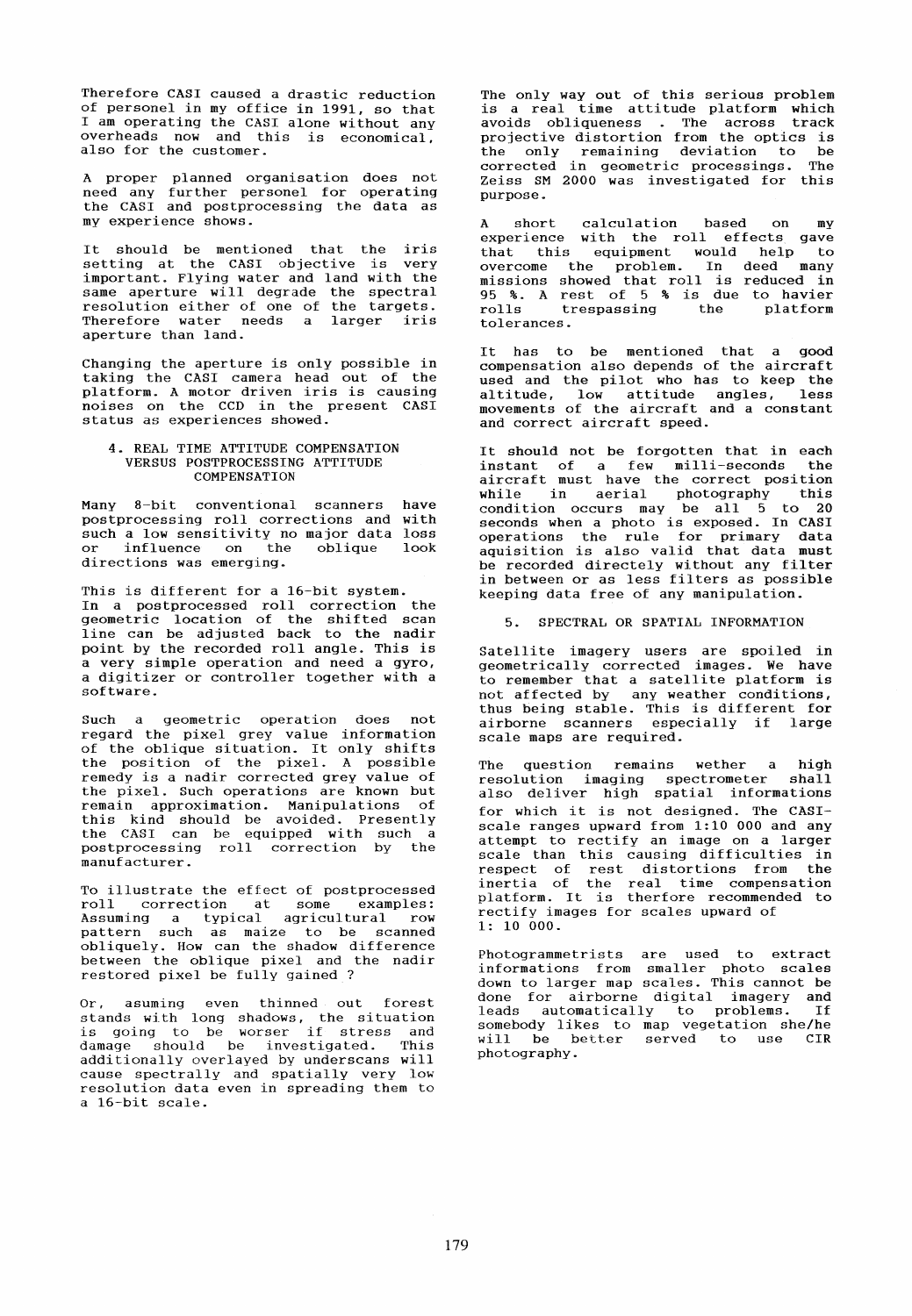My continous experience is that photogrammetrists/surveyors have different views of digital multispectral imagery than non-surveyors: The first are relying more on spatial information, the<br>second more on spectral ones. The second more on spectral ones. surveyors are driven much more by spatial requirements and accuracies while the non-surveyors are much more flexible.

A new justification for high accurate spatial information are the data entries spatial information are the data entries<br>into GIS, representing a digital map. But we have not yet thought how we can enter spectral infor mation into a GIS. The CASI-spectral mode is forcing this.

The CASI is not an instrument for high spatial resolution requirements. These<br>are even poor. The CASI is a<br>spectrometer. Its power is the high are even poor. The CASI is a<br>spectrometer. Its power is the high<br>spectral resolution with free resolution with free<br>s, primarily created for low bandsettings, primarily created for object signals and high differentiations of colors. The spectral mode is not yet fully explored and even not understood by still many users.

Some are demanding both spatial and spectral information to a max. extend. This is overstressing the present technological posibilities and disregarding the various impacts on the records of unknown light and natural phenomenae which even have changed in our polluted world.

Image and GIS processing men of the "Screenie generation" are going to loose their relationship to nature, an increasing observation in students increasing observation in students<br>training in image processing of remote sensing.

Flying a scanner brings women/men back to nature and what it means to be helpless delivered to weather conditions and the various discrete scattering sources of<br>the atmosphere under changing environmental conditions.

Relying much more on the spectral aspect of a spectrometer instead on the spatial one, remains trivial.

### 6. CONCLUSIONS

After nearly two years of bringing up the CASI from a lab to an operational status and flying the instrument operationally for one year now, the following charcteristics and requirements for practical applications can be concluded:

- The system needs a far better<br>performance of its main-parameters which performance of its main parameters which<br>are the number of bands, the ground resolution, the integration times in relation to aircraft ground speeds and a better improvement of operating the iris.

The high spectral and narrow band resolution is primarily useful on low signal objects such as water bodies and for very fine differentiations of colors (originally the CASI principle was developed for marine tasks).

- Its chlorophyll-red edge performance is the best one still existing.

The spectral mode is an outstanding feature which presently no system has, but which needs much more research and practical applications and experiences.

- The system is easy to transport, to build into nearly each aircraft within a short time and simple to operate.

The cost benefit relationship is tending to be economic, if no overheads are given and enough additional funds are available to close the gap between its<br>performance and the requirements of the performance and the requirements of the users. If the system is forseen for special and permanent applications the special and permanent applications the<br>cost-benefit relationship may be good.

For any water, marine and coastal environmental monitorings, the system is far ahead of any existing one and will definetely play an important role in our<br>world wide monitorings of water world wide monitorings of ressources, their situation and problems.

# 7. REFERENCES

+ References from JOURNALS: M. Mueksch, 1990a, Cockpit display and control of kinematic GPS-strip navigation for the pushbroom spectrograph CASI, SPIE Vol. 1342 Airborne Reconnaissance XIV (1990):275-282

M.Mueksch, 1990b, Analysis of vegetation stress and damage from images of the high resolution airborne pushbroom spectrograph "CASI" (Compact Airborne Spectrographic Imager), SPIE Vol. 1399 Optical Systems in Adverse Environments (1990) :157-161

M. Mueksch, Spektralscanner analysiert die Erdoberfläche, "CASI sieht das Gras wachsen", Blick durch Wirtschaft und Umwelt, März 1992:9-12

+ References from BOOKS: W. Budde, 1983. Optical Radiation Measurements, Volume 4 Physical Detectors of optical Radiation, NRC Ottawa,Canada Academic Press, Inc.,London

Wolfe W.L., Zissis,G.J. The Infrared Handbook, revised edition 1989. Chapter 12 Charged-Coupled Devices, ERIM, SPIE-Publication

References from GREY LITERATURE; ITRES Research, Calgary, Canada, CASI-Handbook and various papers about CASI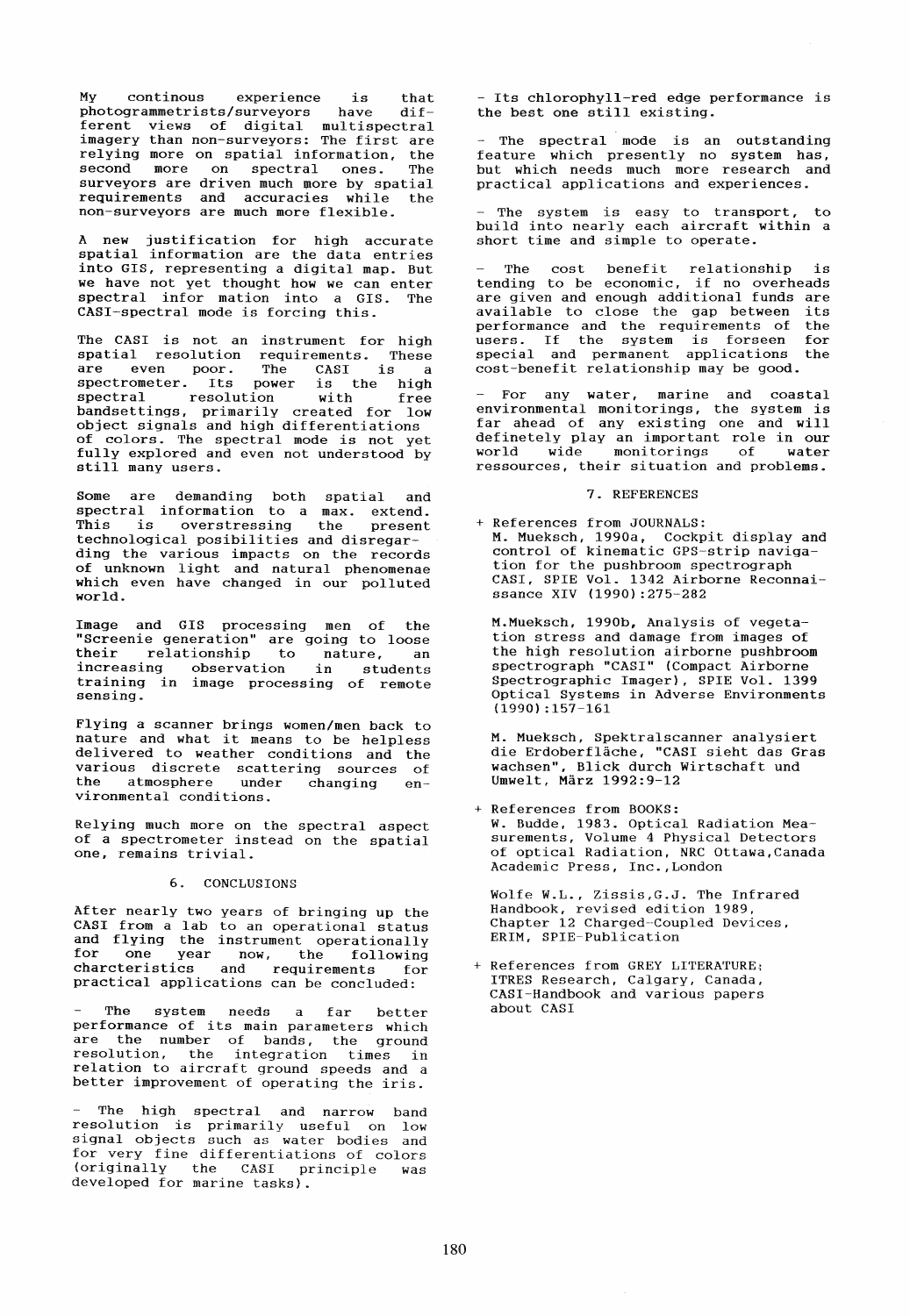